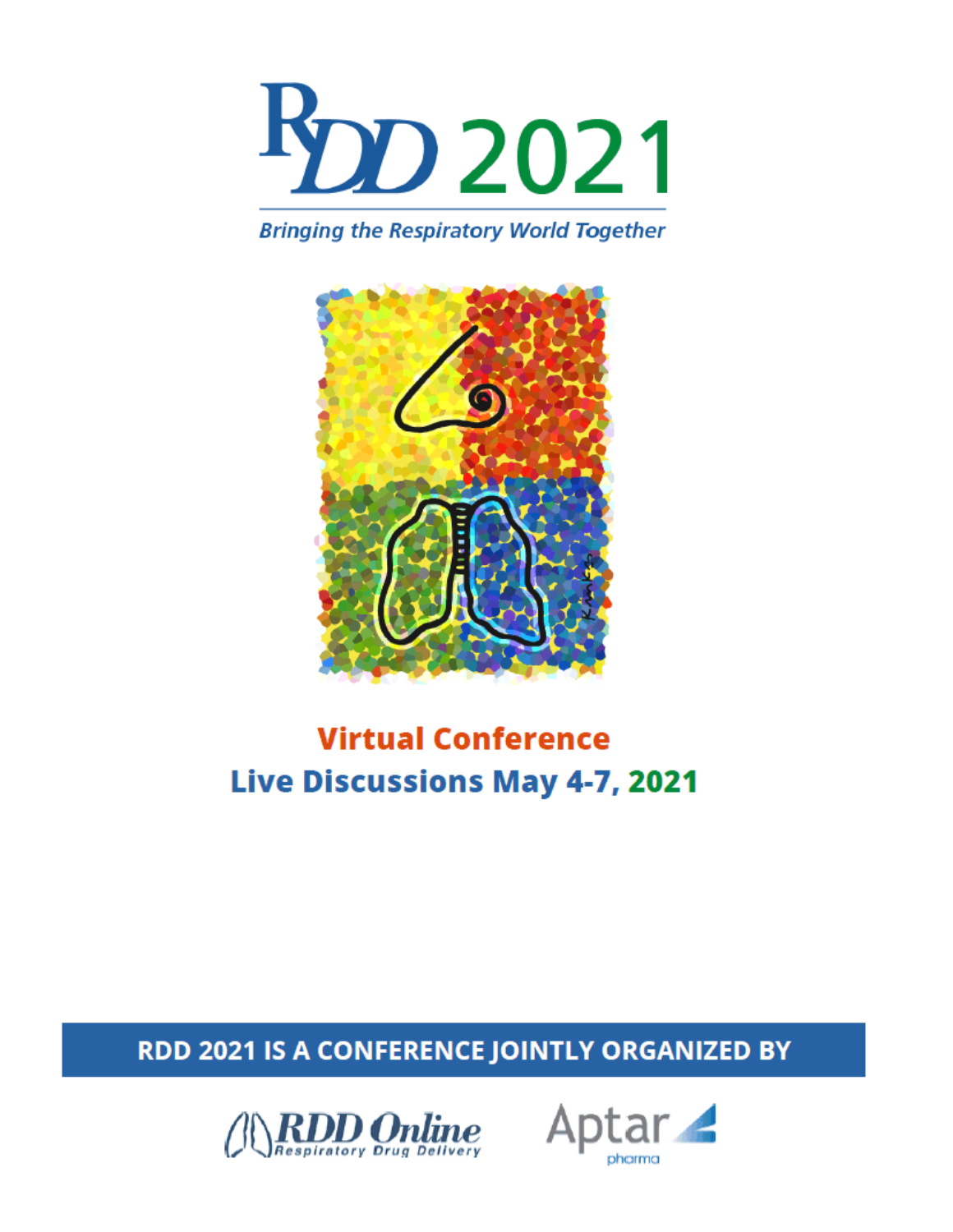## **A Multi-Stakeholder Approach to Minimizing the Environmental Impact of Inhaled Therapies and Improving Patient Care**

 $\operatorname{Harriet}$  Lewis, $^1$  Maureen  $\operatorname{Hardwick}^2$  and  $\operatorname{Andy}$  Rignall $^3$ 

*1 Chiesi Limited, Manchester, United Kingdom*

*2 International Pharmaceutical Aerosol Consortium (IPAC) Secretariat, Washington, DC, USA*

*3 AstraZeneca, Macclesfield, United Kingdom*

*On behalf of International Pharmaceutical Aerosol Consortium (IPAC)*

**KEYWORDS: healthcare, patient engagement, environmental sustainability, inhaler return initiatives, green disposal**

### **SUMMARY**

It is recognized that healthcare makes a significant contribution to the overall global carbon footprint. Energy, transportation, supply chain, estates, usage and disposal of medicines all have climate impact. Inhaled medicines form part of this contribution and in this context, the need to improve patient care whilst, in parallel, minimize the environmental impact of inhaled therapies is clear. In particular, the environmental impact of the propellants used in pressurized metered dose inhalers (pMDIs) continues to be a particular focus for global and regional legislation and in national healthcare guidelines, policy, or recommendations.

Healthcare interventions and improvements that positively interact with the patient are the most effective, so a multi-stakeholder approach to minimizing the environmental impact of inhaled therapies, in parallel with improving patient care, is recommended. Engaging patients, healthcare providers, health authorities, environmental agencies and administrative bodies is considered the best approach to balancing patient needs and environmental issues. A case study in the United Kingdom (UK) exemplifying this approach is provided.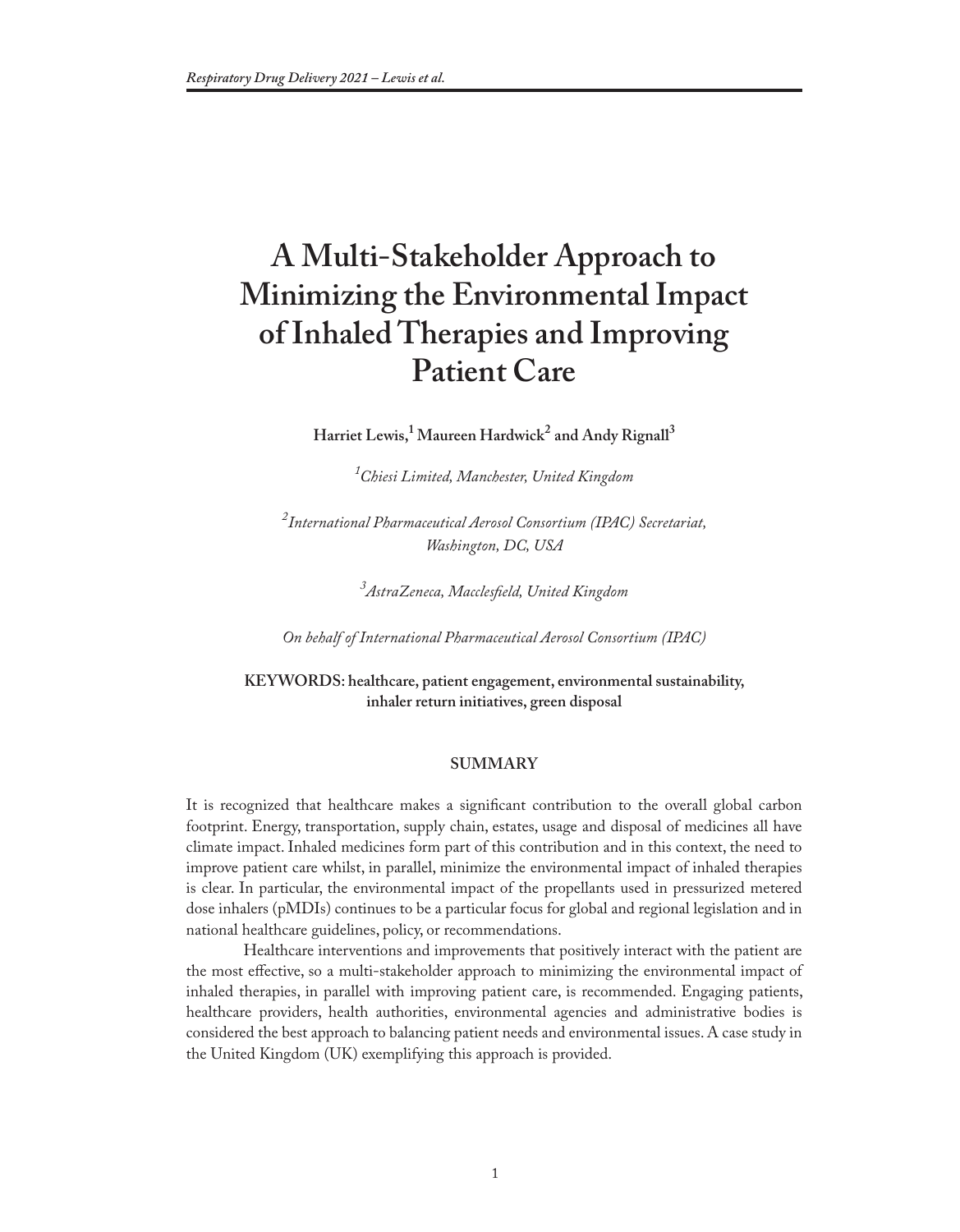#### **INTRODUCTION**

Respiratory diseases including asthma and chronic obstructive pulmonary disease (COPD) are amongst the leading causes of death and disability globally [1]. In 2011, costs associated with respiratory disease in the European Union (EU) were estimated to be approximately €380 billion [2]. Inhaled treatments using devices such as pMDIs, dry powder inhalers (DPIs), soft mist inhalers (SMIs) and nebulizers are used across the world as the mainstay of treatment for patients with respiratory conditions.

The climate impact of global warming is an immediate and ever-present issue and it is recognized that healthcare is a major contributor to the global carbon footprint. Globally, this has been calculated to be equivalent to 4.4% of net emissions in 2014 [3]. While more than half of these emissions are from energy use, medicines also contribute. Medical inhalers, particularly pMDIs, have become a particular focus due to the environmental impact of the propellants. For all inhaler types, there is an impact on the environment to consider at each stage of the inhaler lifecycle, from manufacturing, supply, usage by the patient and appropriate disposal when the labelled number of doses have been taken or the inhaler is no longer needed.

Members of the International Pharmaceutical Aerosol Consortium (IPAC) believe that the most effective approach to the global environmental challenge surrounding inhalers is for healthcare systems to adopt a holistic, patient outcome-based approach [4]. This approach would aim to reduce the carbon footprint of patients using inhaled treatments, while simultaneously supporting improvements in patient care together with reducing the environmental impact of medical treatments at all stages of the life cycle. IPAC's mission is to ensure that environmental policies relevant to inhaled therapies are patient-centric and appropriately balance both patient care and sustainability objectives. IPAC members remain committed to the development of innovative treatment solutions that have both near-term and longer-term lower environmental impact.

## **THE EVOLVING GLOBAL LEGISLATIVE AND REGULATORY LANDSCAPE**

Figure 1 summarizes key legislation for the phaseout of ozone-depleting substances and phasedown of hydrofluorocarbons (HFCs). Originally, chlorofluorocarbon (CFC) propellants were used in pMDIs but these were phased out under the Montreal Protocol, due to their ozone depleting behavior and very high global warming potential (GWP, approximately 10,800 for CFC 12). An 'essential use' designation was assigned for the medical use of CFCs, which allowed time for suitable alternatives to be developed. Following confirmation of the suitability for human use and formulation, development of two HFC propellants (HFC-134a and HFC-227ea), pMDIs containing these propellants were developed to ensure treatment continuity. (It should be noted that HFCs as medical propellants are also sometimes referred to as hydrofluoroalkanes (HFAs); these can be used interchangeably and for consistency HFC is used in this paper.) Globally, transition away from CFC use in pMDIs was completed in 2016. However, whilst protecting the ozone layer, HFC 134a and HFC-227ea still possess a high GWP (1300 and 3350, respectively) leading to their inclusion in the global phasedown schedules described in the Kigali amendment to the Montreal Protocol 2016 [5]. These schedules have been put in place to encourage the use of low GWP alternatives and to reduce consumption and emissions of high GWP HFCs. Phase down of HFCs has been embodied in law by specific countries and regions, for example the Fluorinated Gas (F-Gas) Regulation in the European Union (EU) [6], which is currently under review, and more recently the American Innovation and Manufacturing Act (AIM) [7], both of which currently include exemptions or mandatory allocations for medical use.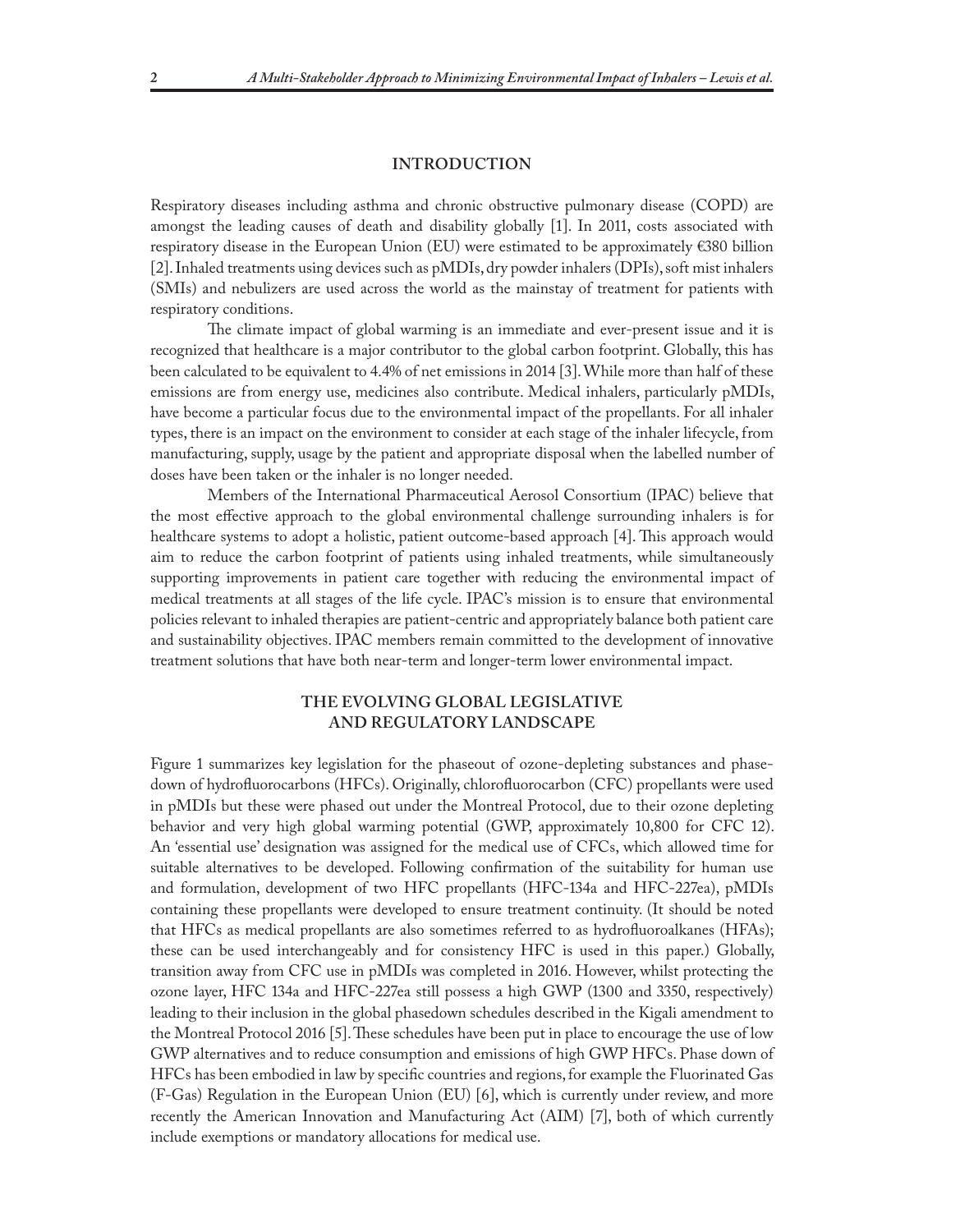

**HFCs.**

## **BALANCING PATIENT NEEDS AND ENVIRONMENTAL ISSUES**

The detrimental effects of HFCs as greenhouse gases on the environment are well recognized, with many international governments setting strategies for action. Whilst ambitious targets and resourced initiatives relating to reducing the environmental impacts of pMDIs are important, our first priority should be the care and wellbeing of patients with respiratory conditions. Decisions to change a patient's device should not be made solely on carbon emissions and should be balanced with the setting of ambitious carbon reduction targets. Environmental policies are likely to be successful when they undertake a patient-centric approach to reducing carbon impact across respiratory treatment and care pathways.

Choice of inhaled treatment is based on a complex set of factors including the individual patient's needs and clinical condition, side effect profiles of the respiratory medicine, frequency of dosing and sustained efforts to prevent deterioration in care [8]. The focus of attention in carbon reduction policy, solely on inhaler selection, will not only limit the success of carbon reduction initiatives, but also risk unintended clinical consequences for patients whose treatment is highly dependent on stability and continuity with their existing inhaler therapy. All inhalation devices play an important role in patient care and are used in a broad range of patient populations from children to the elderly and across different respiratory diseases and severity of disease states. Studies demonstrate that where patients are involved with the choice of their inhaler, better clinical outcomes follow [9]. Therefore, IPAC believes it is critical for all stakeholders within government (environmental and health), clinical providers, patients and pharmacists to collaborate, with the shared understanding that, 'optimising disease control is essential to minimising the environmental impact of respiratory healthcare'. The Primary Care Respiratory Society (PCRS) describe this collaboration in their published White Paper and Call to Action 'Greener respiratory healthcare that is kinder to the environment' [10].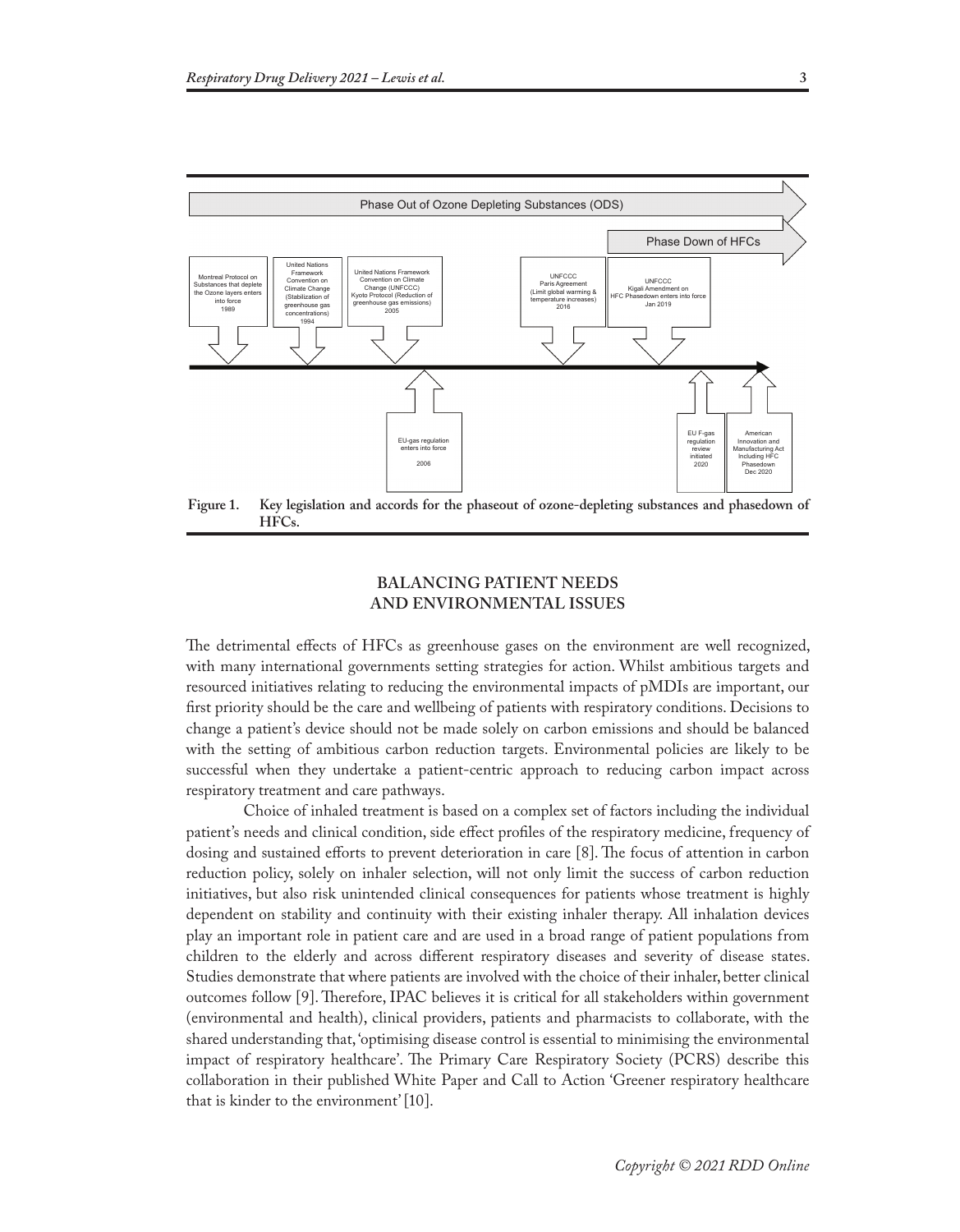In response to environmental challenges and the need to sustain a range of delivery options to patients, the inhalation industry and its supply chain partners have invested, and continue to invest, significant resources to innovate new medicines and inhaled delivery systems (such as HFC pMDIs, DPIs, and SMIs), to meet different therapeutic needs. More recently, this work has expanded to lower carbon pMDIs with low global warming potential propellants. Efforts to innovate lower carbon impact therapies continue at pace, with both near-term and longer-term developments providing further solutions to the environmental challenges, whilst maintaining choice for patients and their individual clinical needs.

#### **CONSIDERATIONS FOR MAINTAINING DISEASE CONTROL**

Well-managed treatment, appropriate prescribing and device selection, together with ensuring the patient understands their own condition and can use their device effectively, can all potentially help to improve patient outcomes through better control [11]. A patient with deteriorating disease control will likely use more of their pMDI reliever therapy and potentially require additional visits to healthcare services [12].

Adopting a patient-centric approach, policies should take into consideration all the touchpoints for potential action to reduce the environmental burden along the patient journey. At the start of the patient journey, delayed or inaccurate diagnosis has the potential to increase the number of repeat visits to primary care and, potentially, hospital admissions as patients continue to struggle to cope with ongoing or deteriorating respiratory symptoms. Similarly, poor disease control from sub-optimal treatment, inappropriate device choice, over reliance on short-acting beta-agonist (SABA) therapy (sometimes referred to as 'reliever therapy') or poor adherence to treatment also has the potential to increase the number of repeat primary care visits and emergency hospital visits due to acute exacerbations of their condition, with the resulting increased environmental impact. A recent review of the use of SABAs across Europe and particularly in the UK, has shown that implementing guidelines to drive improvements in asthma care, with a focus on reducing the use of SABA, would improve asthma control, thereby reducing the greenhouse gas emissions associated with high reliever medication use and exacerbation frequency, benefitting patients and reducing carbon savings that go beyond the reduction in SABA use alone [13].

In an optimal patient-centric approach, healthcare providers, including pharmacists, should support patients with inhaler device choice, educate patients on their prescribed treatments' aims, and encourage adherence to prescribed maintenance treatment and correct use of devices. This approach should support good control, reducing reliance on reliever medications, many of which are high global warming potential propellant-based pMDIs, whilst empowering patients to seek healthcare advice if demand for their reliever medication increase. Selecting the medicine, device(s), and regimen that is most clinically appropriate for the patient – consistent with existing evidence-based treatment guidelines, as a shared decision between patient and clinician – is the first priority. It is also critical to ensure correct device technique to optimize drug delivery, which combined with discussion, education and understanding by the patient should promote adherence with the prescribed treatment regimen. Treatment decisions are best made by the patient and doctor together in line with clinical evidence. Undoubtedly, patients care about the environment and part of the shared decision-making should include a discussion on environmental implications of inhaler therapy with the appropriate context.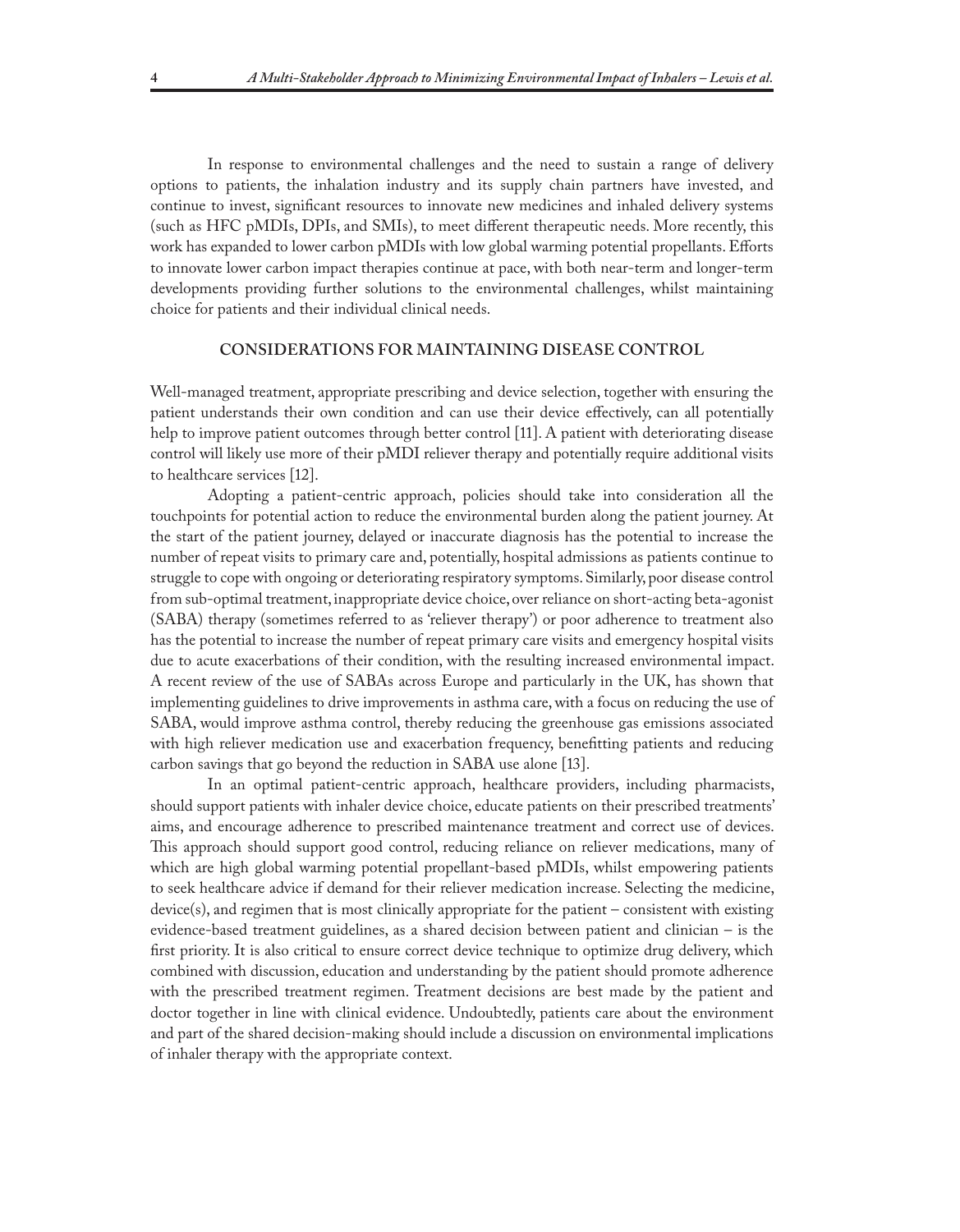#### **PHARMACEUTICAL INNOVATION IN INHALED THERAPY**

The parallel need to balance patient care with environmental sustainability will continue to drive existing and ongoing innovation. The environmental impact of current medical propellants is clear, but this is a short- to medium-term issue, that can be addressed if innovation is adequately supported, without impacting patient health. As such, any steps to reduce the carbon impact should be proportional and appropriate. The transition away from CFC pMDIs contributed to successful innovation in DPIs, SMIs and HFC pMDIs and has also delivered other patient benefits (e.g., dose counters, combination therapies, and refillable containers). Effective maintenance therapies, delivered via DPIs and SMIs and combination pMDIs over the last decade has also limited the growth of HFC emissions by reducing the consumption of propellant-containing reliever inhalers. Manufacturers of inhaled products continue to invest in new technologies, including next generation propellants, which will support the development of pMDIs with a carbon footprint comparable with DPIs [14]. Integrating the next generation propellants into the development and commercialization of new inhalers, designed to optimize sustainability and minimize environmental impact, requires a multidisciplinary approach across pharmaceutics, engineering, polymer science, physical, chemical and biological sciences. Development of a pMDI using a next generation propellant must meet all of the extensive safety, clinical and quality requirements for medical combination products. A typical development pathway for a new pMDI, utilizing a low GWP propellant, will contain several stages and tollgates; see Figure 2.



Health regulatory authorities have an important role to play to ensure that review is timely. It is also important to undertake efforts, in collaboration with national health systems, to encourage uptake of new respiratory therapies using both existing and future innovative, environmentally friendly products. Integration of currently available existing inhalers delivery platforms with digital health applications is also driving innovation and a more holistic approach to respiratory healthcare. Smart inhalers promise to drive greater usability, adherence and compliance, whether in pMDIs, DPIs or SMIs [15].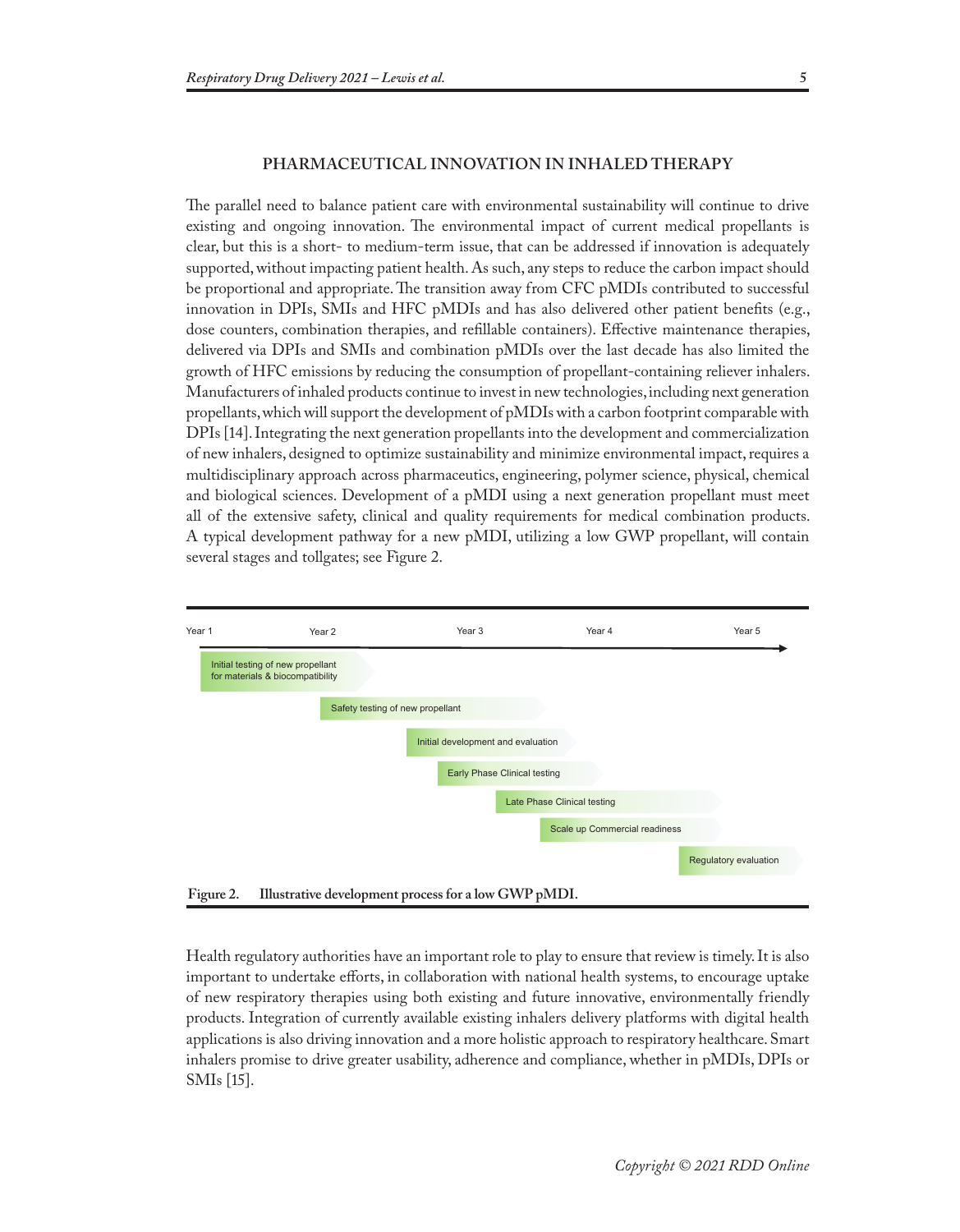### **DEVELOPING A MULTI-STAKEHOLDER APPROACH TO INHALER RETURN**

The recovery of inhalers that are no longer needed by patients for environmentally suitable disposal is recognized as an important factor in the overall reduction of the carbon footprint associated with inhaled therapy treatment. Translating this requirement into a feasible proposition that can combine an intervention at an appropriate point in the patient journey, requires a multi-stakeholder, phased approach (Figure 3). This approach allows stakeholders to co-create and shape a model that can support patients to understand their inhaler usage and improve treatment outcomes, whilst encouraging return of inhalers when they are no longer usable (including expired treatments, all labelled doses used, or because of treatment changes). The model needs to be practical and scalable to deliver the expected benefits of improving patient care and reducing the overall carbon footprint of the patient and inhaler journey.



## **APPLYING THE APPROACH – A UNITED KINGDOM PILOT STUDY**

The UK Government continues to review progress on reducing F-Gas emissions. In April 2018, the UK Parliament Environmental Audit Committee (EAC) published a report highlighting the level of emissions from inhalers and concern over the number of inhalers that are disposed of in domestic waste and consequently finding their way to landfill sites, with only a small proportion of dispensed inhalers being disposed of through recycling or environmentally appropriate routes [16]. The report recommended that the UK Government should work with medical professionals, pharmacists, the pharmaceutical industry and patients to move towards a lower carbon impact for inhaled therapies including diversion of inhaler waste from the domestic system to more environmentally sustainable solutions.

The National Health Service (NHS) Long Term Plan (LTP) [17] and the report published by the Taskforce for Lung Health [18] highlight the need for patients, supported by pharmacists, to choose the best inhaler for their treatment and to have regular reviews to support adherence. The NHS LTP acknowledges the need for patients to be supported to ensure the correct use of inhalers and reduce the use of short-acting bronchodilator inhalers (which currently represent approximately 60% of prescribed pMDIs in the UK). Interventions to support patients with their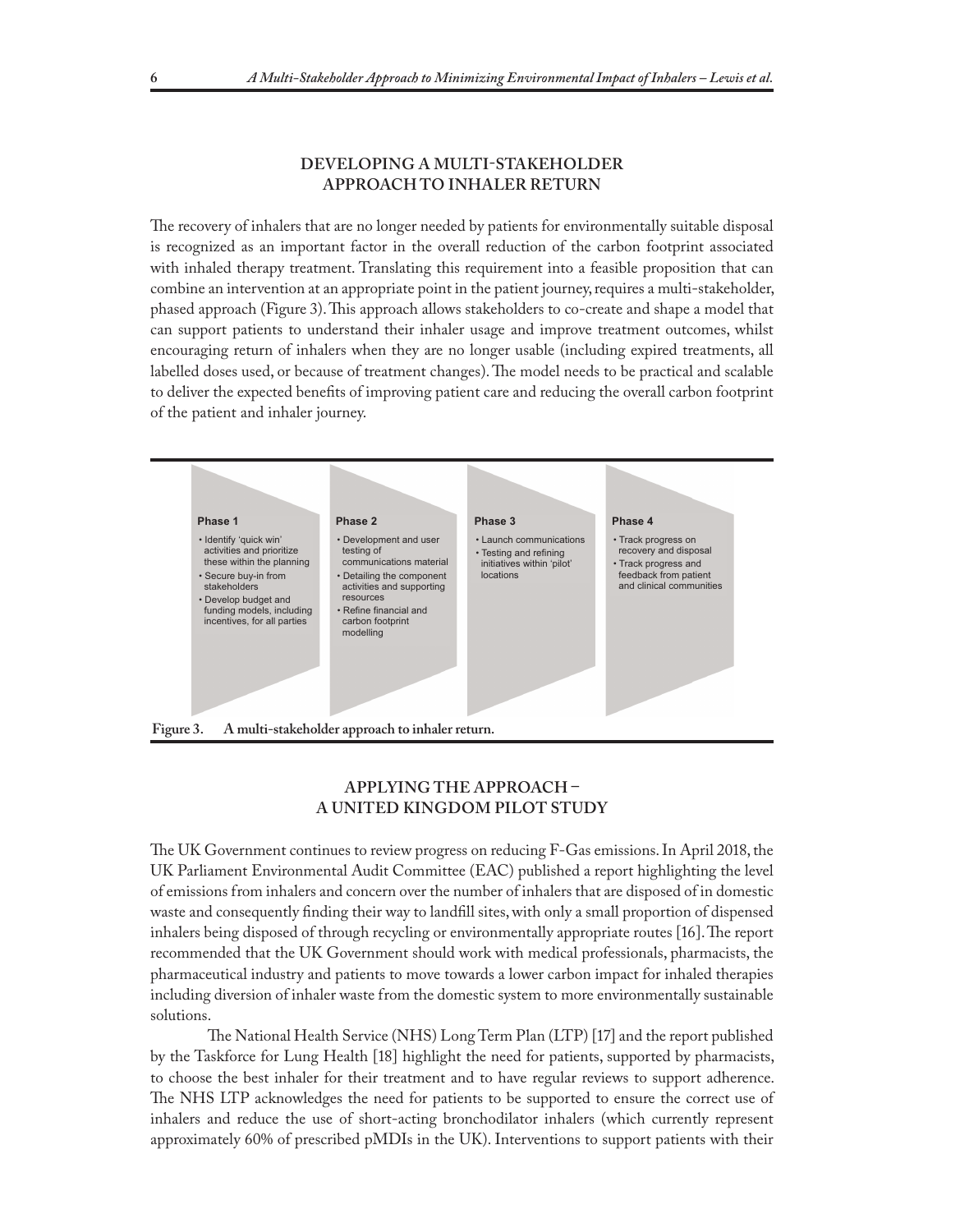inhalers should be linked to supporting efforts to reduce the environmental impact of inhalers at various stages of the patient journey. The NHS LTP also sets clear carbon reduction targets linked to the use of lower carbon inhalers. It references that pharmacists will support patients to reduce the use of short-acting bronchodilator inhalers and incentivize the use of DPIs where clinically appropriate.

IPAC proposes that there are four discrete touchpoints, described below, across the journey, for every patient using inhaler treatments in the UK, with pharmacists (either practice- or community-based) and physicians being at the interface of all points:

- Supporting the selection of the most appropriate drug and device.
- Optimizing the use of the device.
- Ongoing supply.
- Waste disposal.

The multi-stakeholder approach requires all participants involved in the manufacture, prescribing, commissioning, supply, dispensing and waste collection of inhalers to work together to shape a new approach to the challenge and to co-create a comprehensive program. Using the identified touchpoints, the approach can be operationalized further into a framework which centers on establishing a patient engagement and support program combining medicines optimization and waste management communications. The interventions should encourage patients to take active steps, supported by practice-based and community pharmacists, to contribute to helping reduce the impact of inhalers. The framework is structured around four components:

Patient-focused education, choice and support

Healthcare providers and pharmacists should support patients with inhaler device choice, educate patients on their prescribed treatment aims, and encourage adherence to prescribed maintenance treatment to ensure good control and thereby reduce reliance on reliever medications and to seek healthcare advice should demand for their reliever medication increase. In some instances (e.g., online purchases), solutions such as interactive messages may need to be deployed. Published inhaler choice guidelines should be followed (see for example [19]).

• **Repeat inhaler management**

Prescription guidance for pharmacies and patients should ensure that ongoing supply is appropriate for the patient's needs. This is an opportunity for discussions with the patient on their use of reliever inhalers and, where appropriate, referrals for support.

• **Returned medicine audit and review**

An initial assessment can be undertaken at the pharmacy with a review of returned waste inhalers to identify adherence issues, help tackle over-prescribing and/or reliever over-reliance. Where appropriate, patients should be referred for support. Longer-term audits should be undertaken at the waste collection point with a waste analysis reporting function built into the disposal/recovery contract.

• **Waste communication and management**

Provision of information to patients and the public of inhaler disposal options and locations in order to facilitate environmentally appropriate disposal.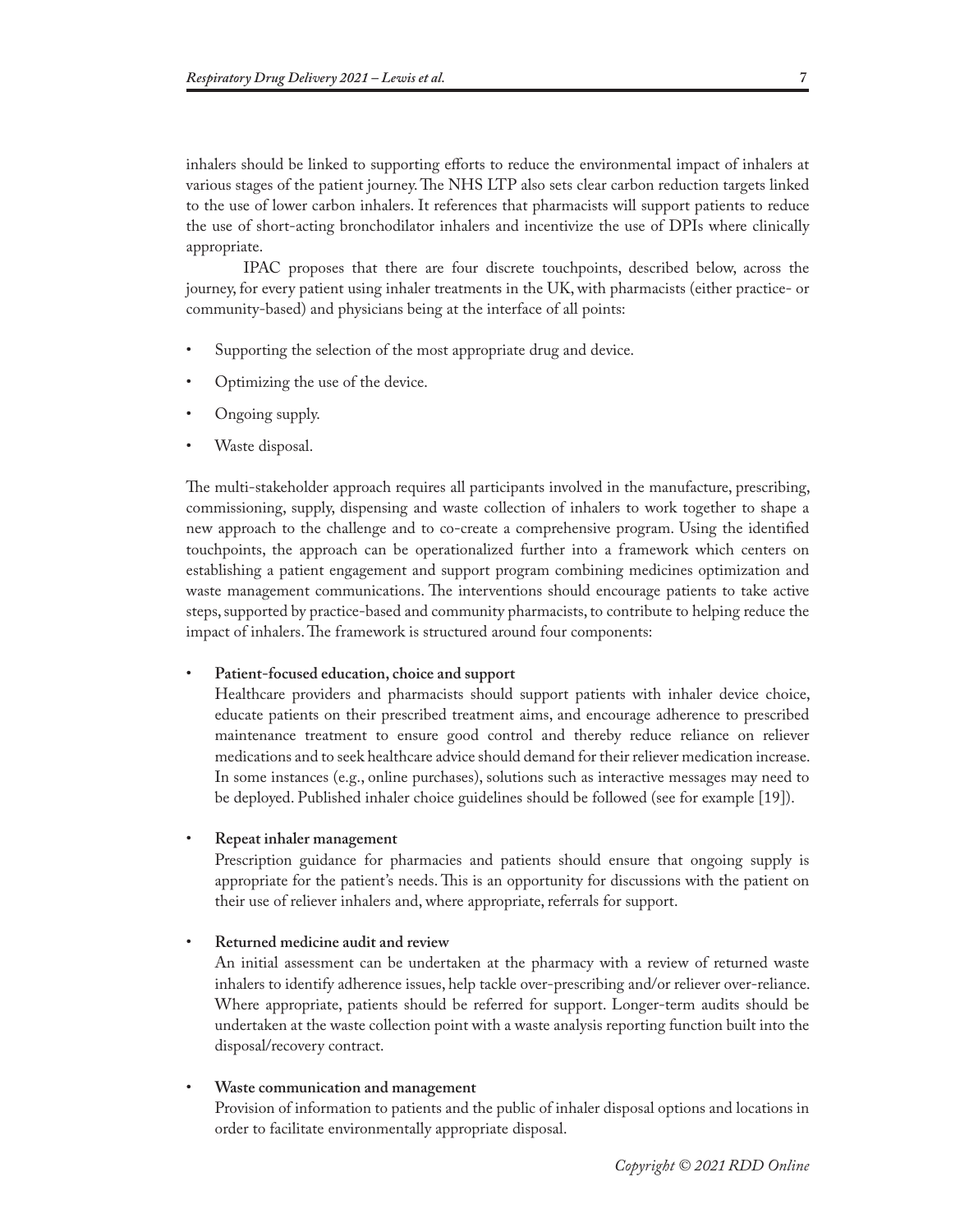By combining all four components, and associated activities, and integrating them into existing community pharmacy and primary care services, the efforts to reduce the environmental impacts across the patient and inhaler journey have the potential to achieve a greater benefit for treatment and environmental outcomes than each component in isolation (see Figure 4).

Although discussions relating to the implementation of the overall framework have been delayed due to the coronavirus pandemic, IPAC has continued to move forward with one component of the framework, supporting patients to understand how best to dispose of their inhalers via an inhaler return campaign.



**Figure 4. A framework for reducing the environmental impact of the patient and inhaler journey in the UK [4].**

#### **IPAC INHALER RETURN CAMPAIGN**

As part of the essential services component of the Community Pharmacy Contractual Framework in England, community pharmacies operate a service for the collection and disposal of unwanted medicines [20]. The waste collection and destruction components are provided by designated waste management companies, funded by NHS. The aggregated medicines' waste is destroyed by appropriate incineration methods, although no separation of inhalers takes place. This is a final destruction process and not a recycling process; nevertheless, the incineration method used is the most environmentally appropriate for decommissioning of the fluorinated propellant gas.

A joint industry funded campaign has now been designed with the aim of encouraging patients to return their empty or unwanted inhalers to a community pharmacy for final disposal, utilizing the existing unwanted medicines collection infrastructure. The campaign messages are presented in everyday language, to raise awareness of patients (and their caregivers), of the impact of inhalers on the environment. The campaign is designed to change the behavior of inhaler users, to divert inhalers from domestic waste streams to environmentally appropriate waste disposal processes. The design of the campaign messages and materials has been led by IPAC, in close collaboration with key stakeholders such as Pharmaceutical Services Negotiating Committee (PSNC), Asthma UK–British Lung Foundation Partnership and NHS England. The campaign consists of several visual designs to be shared across social media networks to encourage patients to return their used devices and raise awareness for the impact of inhalers on the environment. This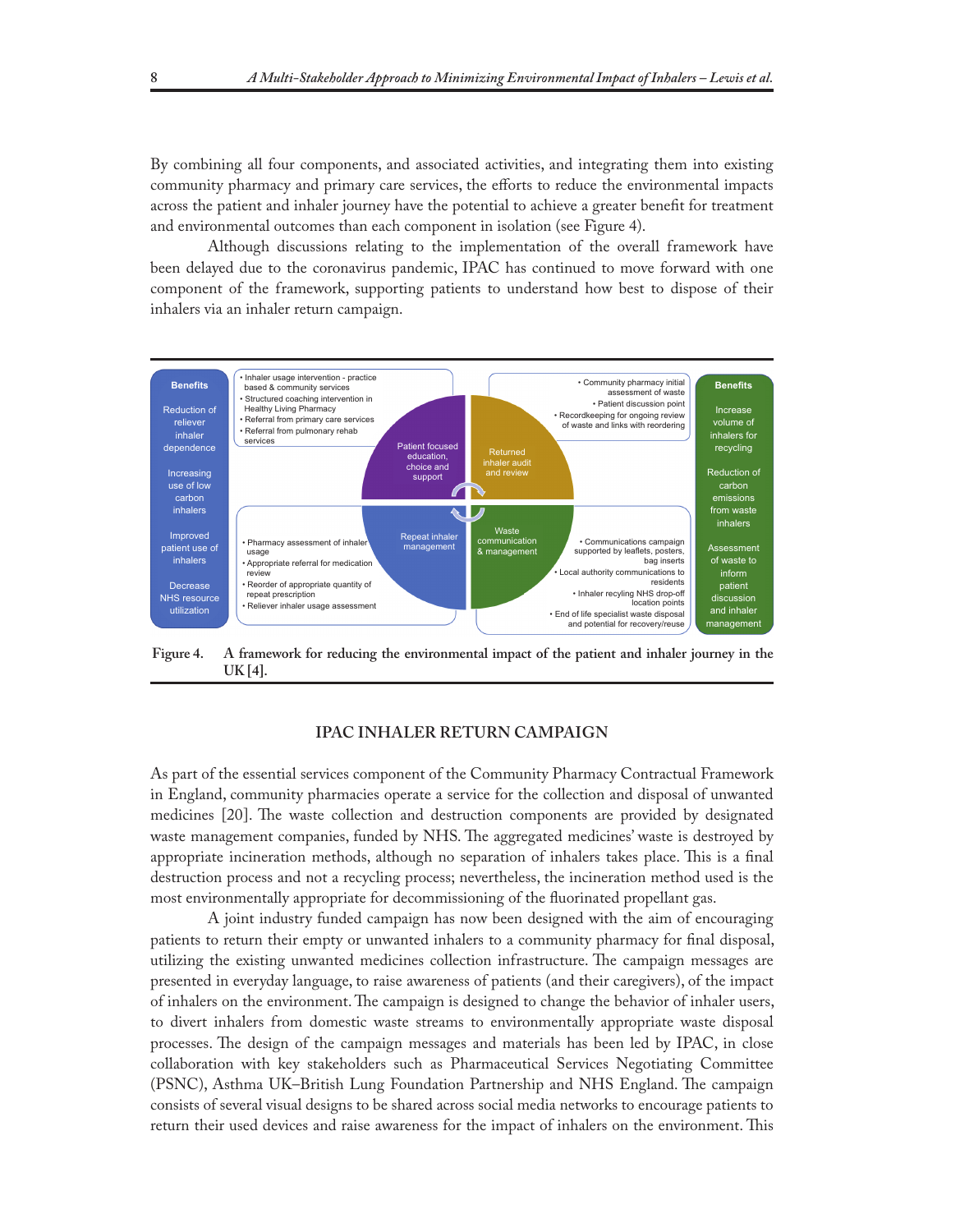campaign, whilst developed for the UK healthcare system, can be implemented in other countries. Many countries operate medicines waste collection schemes similar to the one in the UK. Raising public awareness of safe disposal routes can be adopted with limited resources. Using social media, the key messages of returning inhalers to a pharmacy when they are no longer needed or wanted can be transmitted across communities.

#### **CONCLUSIONS**

Inhalers are the mainstay of treatment for many patients with lung conditions across the world. Availability of DPIs, SMIs, and the introduction of low GWP propellant pMDIs will significantly reduce the environmental impact of the devices. But in the meantime, as a call to action, we must ensure that efforts to reduce the impact of inhalers on the environment do not undermine patient care and choice and patients continue to receive the inhalers they need. Seeking to improve the outcomes for patients, while reducing the environmental impact of current inhaler devices, needs to be tackled from a multi-stakeholder approach and should include all contributors to the patient and inhaler journey. An approach has been outlined that goes beyond simply addressing the environmental impact of inhalers and focuses on the wider challenge of reducing the carbon footprint of the sub-optimally controlled respiratory patient by considering all touchpoints along the patient journey, ending with effective waste management of inhalers.

The most important lessons learned from the transition away from CFCs under the Montreal Protocol to reduce the impact on the ozone layer, included the need for collaboration across the stakeholders, ensuring that patient care is the priority, encouraging innovation and allowing sufficient time for research and development. We must learn from this experience to play our part. Together we have the opportunity to improve patient care and tackle the global challenge of climate change.

#### **ACKNOWLEDGEMENTS**

The authors thank IPAC members and Board of Directors for support and guidance.

#### **REFERENCES**

- 1. Forum of International Respiratory Societies: The Global Impact of Respiratory Disease. Second Edition. European Respiratory Society, Sheffield: 2017.
- 2. European Respiratory Society: The Burden of Lung Disease. European lung white book 2013 [https://www.erswhitebook.org/chapters/the-burden-of-lung-disease/]. Accessed January 4, 2021.
- 3. Health Care Without Harm: Health care climate footprint report. Climate-smart health care series, Green Paper No. 1 September 2019 [https://noharm-global.org/climatefootprintreport]. Accessed December 20, 2020.
- 4. International Pharmaceutical Aerosol Consortium: A multi-stakeholder approach to minimizing the environmental impact of inhaled therapies and improving patient care. A proposal for discussion. [https://www.ipacinhaler.org/]. Accessed January 4, 2021.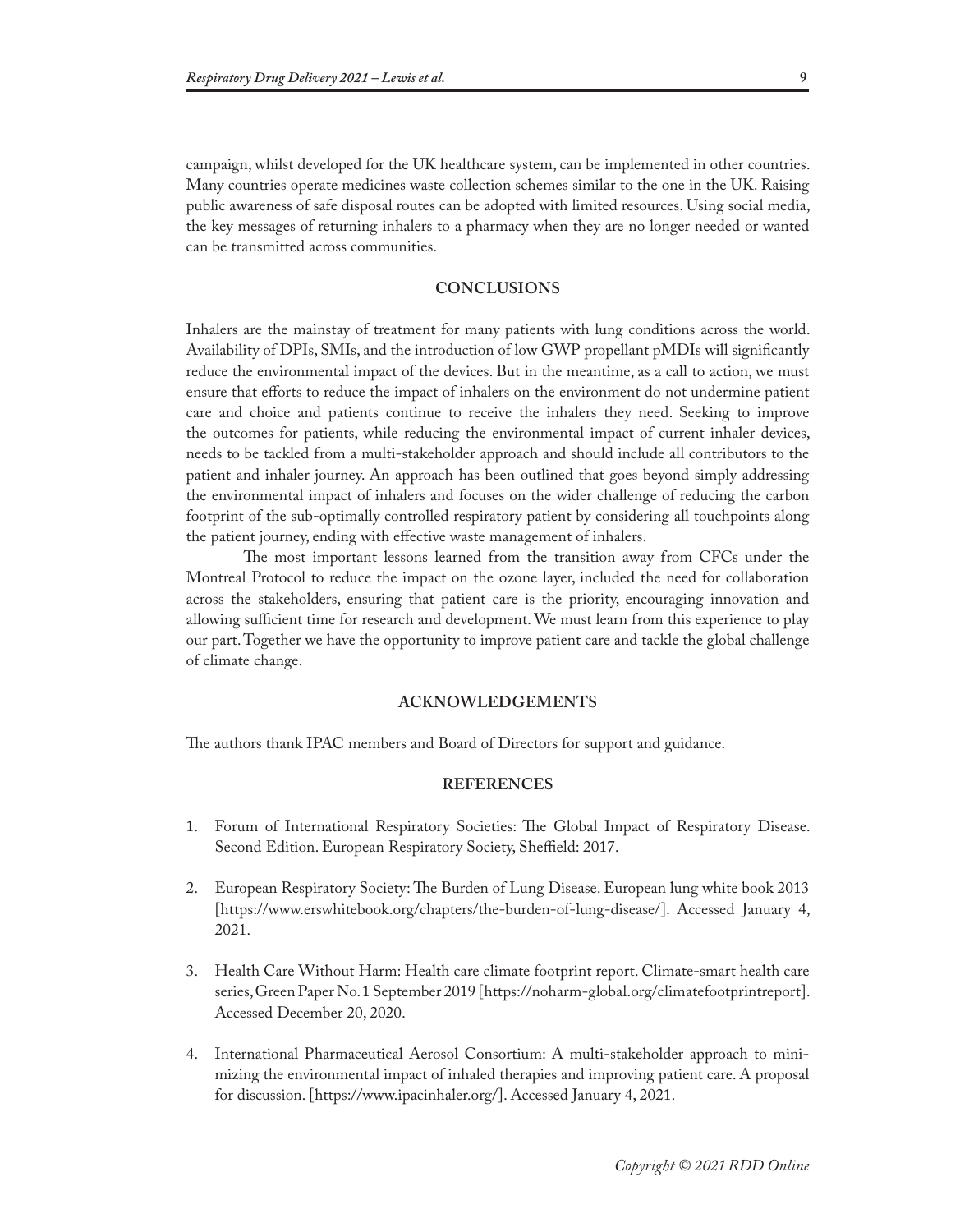- 5. The amendment to the Montreal Protocol agreed by the Twenty-Eighth Meeting of the Parties (Kigali, 10–15 October 2016) [https://ozone.unep.org/treaties/montreal-protocol/ amendments/kigali-amendment-2016-amendment-montreal-protocol-agreed/]. Accessed December 21, 2020.
- 6. European Commission: Regulation (EU) No. 517/2014 of the European Parliament and of the Council of 16 April 2014 on fluorinated greenhouse gases and repealing Regulation (EC) No. 842/2006.
- 7. 116th US Congress: S.2754 American Innovation and Manufacturing Act of 2019 [https:// www.epa.gov/climate-hfcs-reduction/aim-act]. Accessed March 20, 2021.
- 8. Usmani O: Choosing the right inhaler for your asthma or COPD patient. *Therapeutics and Clinical Risk Management* 2019, 15: 461–472.
- 9. Bjermer L: The importance of continuity in inhaler device choice for asthma and chronic obstructive pulmonary disease. *Respiration* 2014, 88(4): 346–352.
- 10. Primary Care Respiratory Society (PCRS): Greener respiratory healthcare that is kinder to the environment. White paper and call to action, November 2020 [https://www.pcrs-uk. org/sites/pcrs-uk.org/files/White-Paper-Greener-Respiratory-Healthcare-20201118.pdf ]. Accessed March 24, 2021.
- 11. Keeley D, Scullion JE, Usmani OS: Minimising the environmental impact of inhaled therapies: Problems with policy on low carbon inhalers. *Eur Respir J* 2020, 55: 2000048.
- 12. Haughney J, Price D, Kaplan A, Chrystyn H, Horne R, May N, Moffat M, Versnel J, Shanahan ER, Hillyer EV, Tunsäter A, Bjermer L: Achieving asthma control in practice: Understanding the reasons for poor control. *Respiratory Medicine* 2008, 102, (12), 1681–1693.
- 13. Wilkinson A, Menzies-Gow A, Sawyer M *et al*.: S26 An assessment of short-acting b2-agonist (SABA) use and subsequent greenhouse gas (GHG) emissions in five European countries and the consequence of their potential overuse for asthma in the UK. *Thorax* 2021, 76: A19.
- 14. Jeswani HJ, Corr S, Asapagic A: Reducing the carbon footprints of metered dose inhalers. *Inhalation Magazine*, December 2017: 34–36.
- 15. Blakey JD, Bender BG, Dima AL, Weinman J, Safioti G, Costello RW: Digital technologies and adherence in respiratory diseases: The road ahead. *Eur Respir J* 2018, 52: 1801147.
- 16. House of Commons Environmental Audit Committee: UK Progress on Reducing F-Gas Emissions, Fifth Report of Session 2017–2019 [https://publications.parliament.uk/pa/ cm201719/cmselect/cmenvaud/469/469.pdf ]. Accessed December 21, 2020.
- 17. National Health Service: The NHS long term plan, January 2019 [https://www.longtermplan. nhs.uk/publication/nhs-long-term-plan/]. Accessed February 1, 2021.